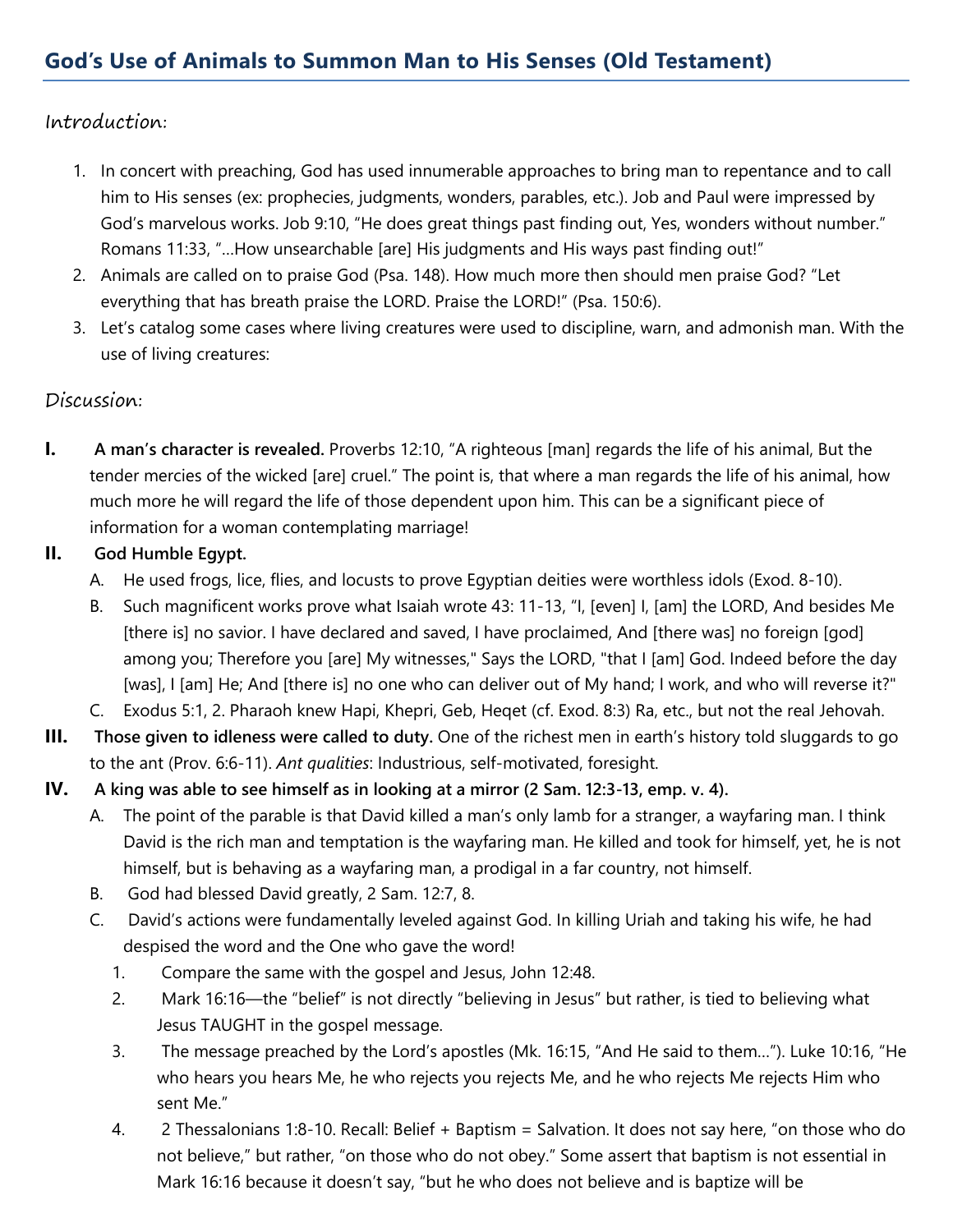condemned." Here it affirms that doom is poured out on those who do not "obey." The gospel is not only to be believed but obeyed. On the other hand, it shows what is believed…the "testimony."

- 5. Is the command to be baptized a part of the testimony? One who despises the commandment of the Lord despises the Lord! (cf. Lk. 7:29, 30).
- D. David's response is very interesting. Until now he was blind to his own injustice. The story of a poor man and innocent lamb rushed David to his senses. He was about to drown and perish in the quicksand of sin. Yet this parable ejected him out in his gasp…I HAVE SINNED!
- E. Nathan likely expected David's emotional response (2 Sam. 12:5, 6). Nathan took David's right emotion and applied an unknown truth to David's wrong actions (2 Sam. 12:7)! One of the most powerful parables in the Old Testament is one that involved a family pet! It brought the prodigal king home!
- F. But wait! Indulge me on this point. One of the most powerful parables in the New Testament is where the prodigal son comes home. Since I've been here (Indiana Ave.) we have had Luke 15 preached in three separate gospel meetings!
	- 1. But the parable is a three-sided prism which the first begins with the value of one lost sheep (Lk. 15:1-7).
	- 2. This man doesn't take comfort in the 99 but searches for the one that was lost. What does he do when he finds it (15:5, 6)? There is no reason to believe this is hyperbole any more than the other two stories that follow (where interestingly another animal, a fatted calf would be killed in celebration of the lost son's return home). The joy measures the appreciation for what was lost.
	- 3. *Now a fitting application is in verse seven.* How much sorrow should we have over one person who is lost (Lk. 15:7)? For how much more valuable are people than sheep (Matt. 12:12)?

# **V. Judah was admonished.**

- A. Isaiah rebuked disobedient Judah for having less intelligence than two animals that are famed for their stupidity and stubbornness: the ox and the donkey (Isa. 1:2, 3). Contrast animals of burden versus Judah as children of honor; fed for the owner's benefit versus fed for their benefit; oppressed daily with labor versus Judah as free. Yet a glaring contrast is made: they knew their owner's feeding trough while Judah had no understanding of their Lord!
- B. Jeremiah in a similar way rebukes Judah (Jer. 8:7, 8). They took delight in false teaching and then arrogantly boasted in being wise. I like what Adam Clarke wrote, "The *birds of passage* know the times of their going and return, and punctually observe them; they obey the dictates of nature, but my people do not obey my law."

# **VI. A suffering rich man found repentance.**

- A. It is hard to think about Job needing repentance. A rich man that lost everything including the support of his wife. Yet even in that situation, God held him accountable to the things he said (Job 37:19-24).
- B. Job was schooled about the sovereignty of God through animals (Job 39-41). Look at the questions in 39:9-12, 26-29).
	- 1. God designed the hawk and the eagle to do what it does! Is it that animals obey God better than man? Job was rebuked by God himself in things pertaining to mountain goats, deer, wild donkeys, wild oxen, ostriches, horses, hawks and eagles which brought Job to silence but not repentance (Job 40:3-5).
	- 2. The apex of God's discipline comes through two different types of creatures, *dinosaurs*, the Behemoth and Leviathan. Sadly, some suppress the truth about dinosaurs today. They are missionary lizards when viewed correctly. These magnificence creatures were far too strong for Job to control and destroy but not for God.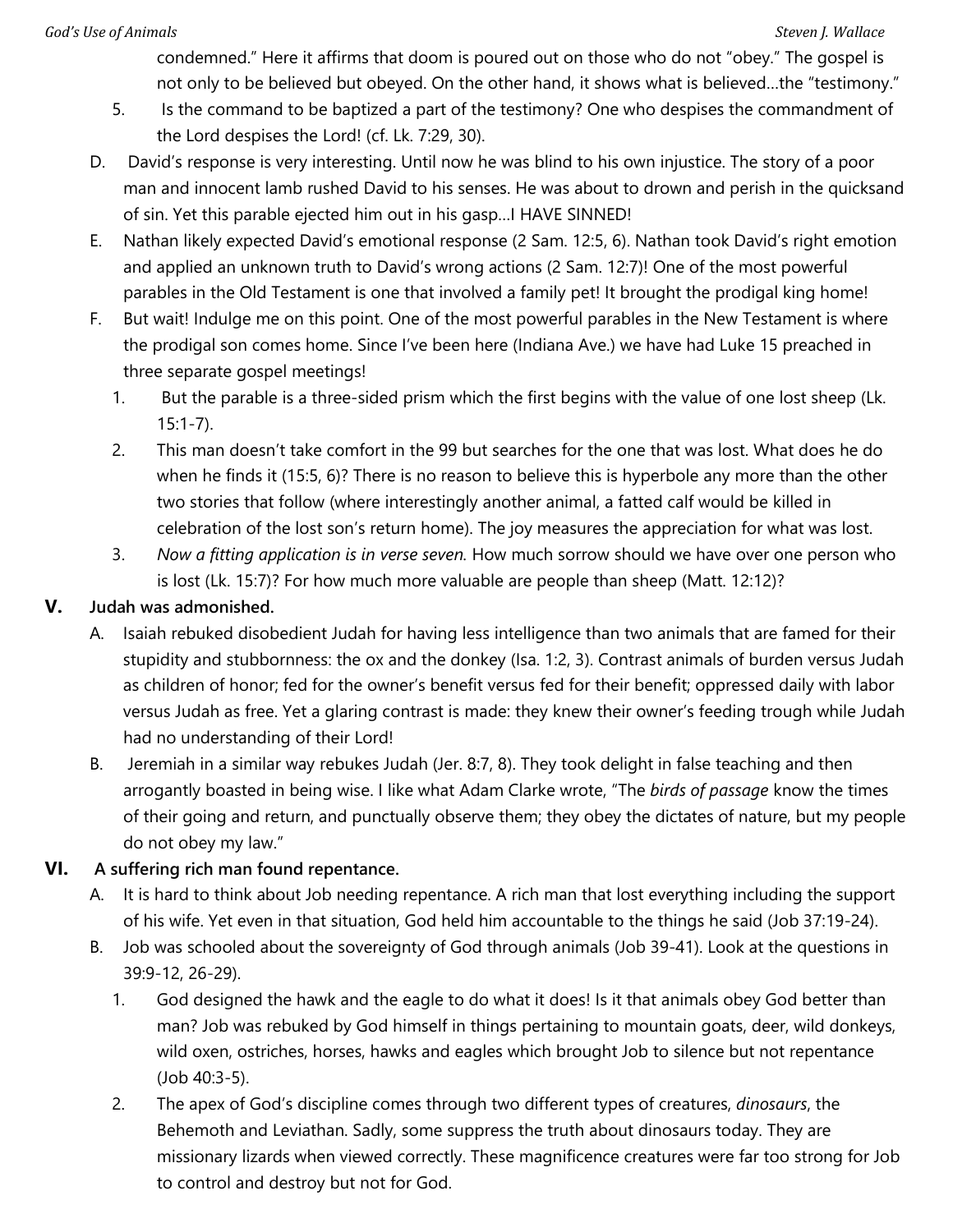- a) As the creator, only God could bring this large sauropod down (Job. 40:15, 19).
- b) The ferocious Leviathan, a fire breathing animal that could also inhabit the ocean was the king of pride among all animals (Job 41:33, 34). These imposing creatures taught Job that if he would not contend with these, why would he want to contend with their creator? A sobering thought that brought Job to full repentance and contrition (Job 42:2-6).

#### **VII. A prophet's madness was restrained (Num. 22).**

- A. *Setting*: 22:1. The children of Israel are camped in the plains of Moab across from Jericho. They are, as the song we sing, on Jordan's stormy banks and are prepared to go into the Promised Land. The king of Moab is disturbed by their presence, great fear has seized his people (22:3), and he seeks to hire Balaam to come and curse Israel so that he can defeat them. However, Balaam refuses and sends them back.
- B. *Enhanced temptation* (22:15-18). The king, sends another retinue, more glorious than the first promising a great reward if he will come. Balaam tells them "no" again outlining the path of peace with God (22:18).
- C. *Subtle yielding to temptation* (22:19-21).
	- 1. However, Balaam was double-minded and asked them to stay the night until he could inquire from God. God had already revealed His will on the matter (22:12). It didn't change.
	- 2. When he inquired of the Lord, notice what God said (22:19, 20). "If the men come to call you." God gave a condition for which Balaam could go. Balaam looked at this as a permission to get up and go (22:21). Presumption makes haste to turn something specific to something general, it erases the restrictive quality of a condition into a permission slip. Balaam didn't wait for the men to call, but in haste chose to go in front of God rather than trust in God's rules.
	- 3. Begins the cascading effects of sin. "A righteous [man] who falters before the wicked [Is like] a murky spring and a polluted well" (Prov. 25:26; cf. Phil. 1:28). Balaam became a polluted well!
	- 4. There are many who profess to know God whose works deny God (Titus 1:16). There is no indication that the men first called Balaam. *Chase a rabbit*: "If" is a big word; it calls for a condition (cf. Matt. 18:15ff). If he hears, then you have gained. You do not gain him if he will not hear.
- D. *God as an adversary* (22:22-27). God became angry with Balaam and the Angel of the Lord stood before him as an *adversary* or "satan" (cf. Job. 1:6, 7). This is actually the first place in Scripture where the name "satan" appears.
- E. *A strange conversation* (22:28-30). One of the most amusing aspects of this, is that donkey begins to interrogate her master and then Balaam, in his anger answers the donkey without reluctance! Now you may have talked to your animal. But did you ever have your animal talk to you? Would you without hesitancy engage in conversation with such?
- F. *The perception* (22:31-33). Things are not always as they seem! Balaam's ways were perverse. It may not have appeared that way to outsiders. Likewise, it didn't appear to Balaam that God had now become his adversary.
	- 1. The talking donkey teaches: go only where the Lord permits and speak only as the Lord authorizes. In this case, the beast became Balaam's teacher. A beast is better able to see things from on high than a seer steeped in sin. Prophets were able to forsee things even when physically blind (recall Ahijah, 1 Kin. 14:4-6). Yet Balaam could not see the Angel of the Lord.
	- 2. Balaam claimed to know things, but his donkey knew something he didn't. Balaam beat his innocent animal, yet his animal saved his life.